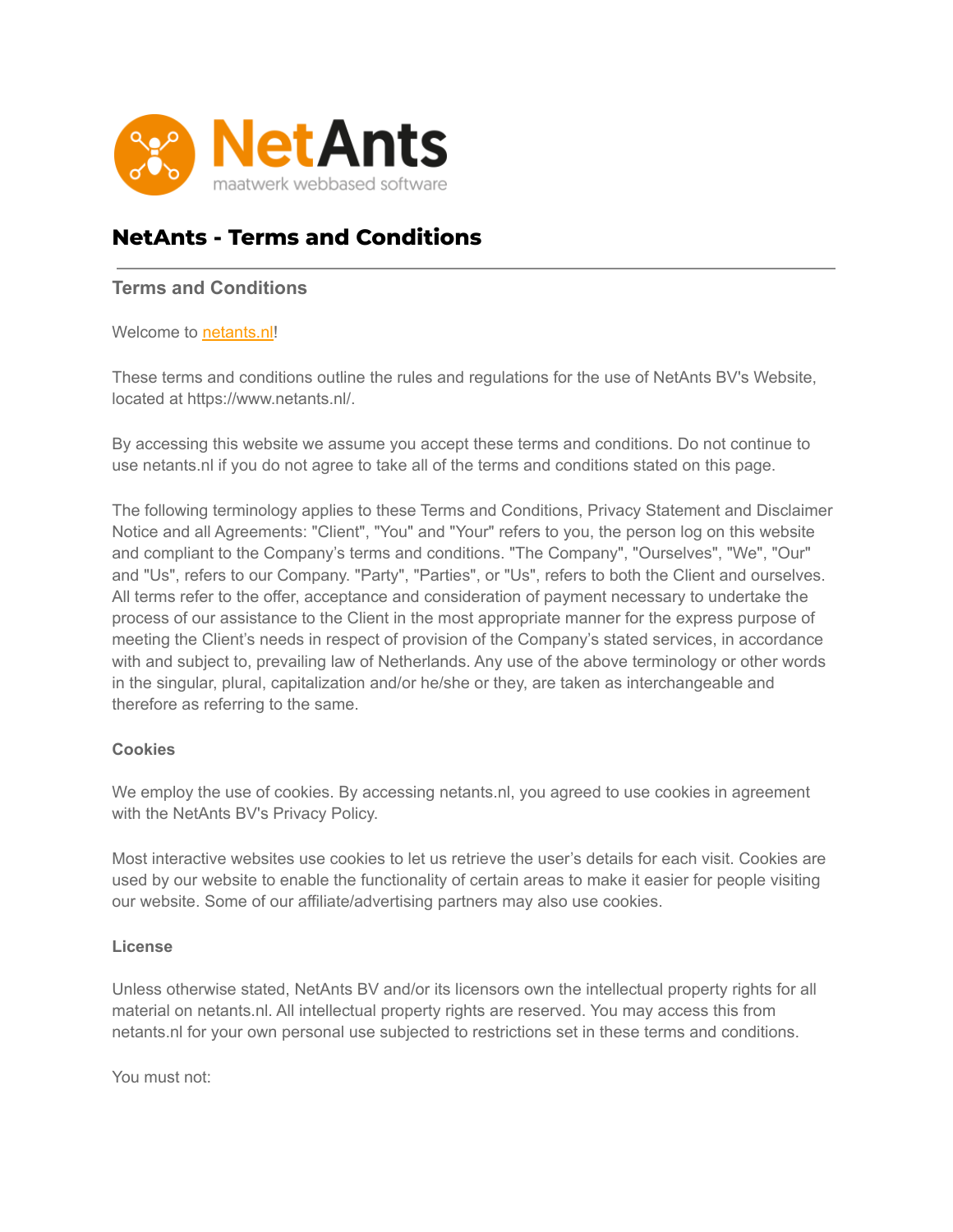- Republish material from netants.nl
- Sell, rent or sub-license material from netants.nl
- Reproduce, duplicate or copy material from netants.nl
- Redistribute content from netants.nl

This Agreement shall begin on the date hereof. Our Terms and Conditions were created with the help of the [TermsFeed Free Terms and Conditions Generator.](https://www.termsfeed.com/terms-conditions-generator/)

Parts of this website offer an opportunity for users to post and exchange opinions and information in certain areas of the website. NetAnts BV does not filter, edit, publish or review Comments prior to their presence on the website. Comments do not reflect the views and opinions of NetAnts BV,its agents and/or affiliates. Comments reflect the views and opinions of the person who posts their views and opinions. To the extent permitted by applicable laws, NetAnts BV shall not be liable for the Comments or for any liability, damages or expenses caused and/or suffered as a result of any use of and/or posting of and/or appearance of the Comments on this website.

NetAnts BV reserves the right to monitor all Comments and to remove any Comments which can be considered inappropriate, offensive or causes breach of these Terms and Conditions.

You warrant and represent that:

- You are entitled to post the Comments on our website and have all necessary licenses and consents to do so;
- The Comments do not invade any intellectual property right, including without limitation copyright, patent or trademark of any third party;
- The Comments do not contain any defamatory, libelous, offensive, indecent or otherwise unlawful material which is an invasion of privacy
- The Comments will not be used to solicit or promote business or custom or present commercial activities or unlawful activity.

You hereby grant NetAnts BV a non-exclusive license to use, reproduce, edit and authorize others to use, reproduce and edit any of your Comments in any and all forms, formats or media.

#### **Hyperlinking to our Content**

The following organizations may link to our Website without prior written approval:

- Government agencies;
- Search engines;
- News organizations;
- Online directory distributors may link to our Website in the same manner as they hyperlink to the Websites of other listed businesses; and
- System wide Accredited Businesses except soliciting non-profit organizations, charity shopping malls, and charity fundraising groups which may not hyperlink to our Website.

These organizations may link to our home page, to publications or to other Website information so long as the link: (a) is not in any way deceptive; (b) does not falsely imply sponsorship, endorsement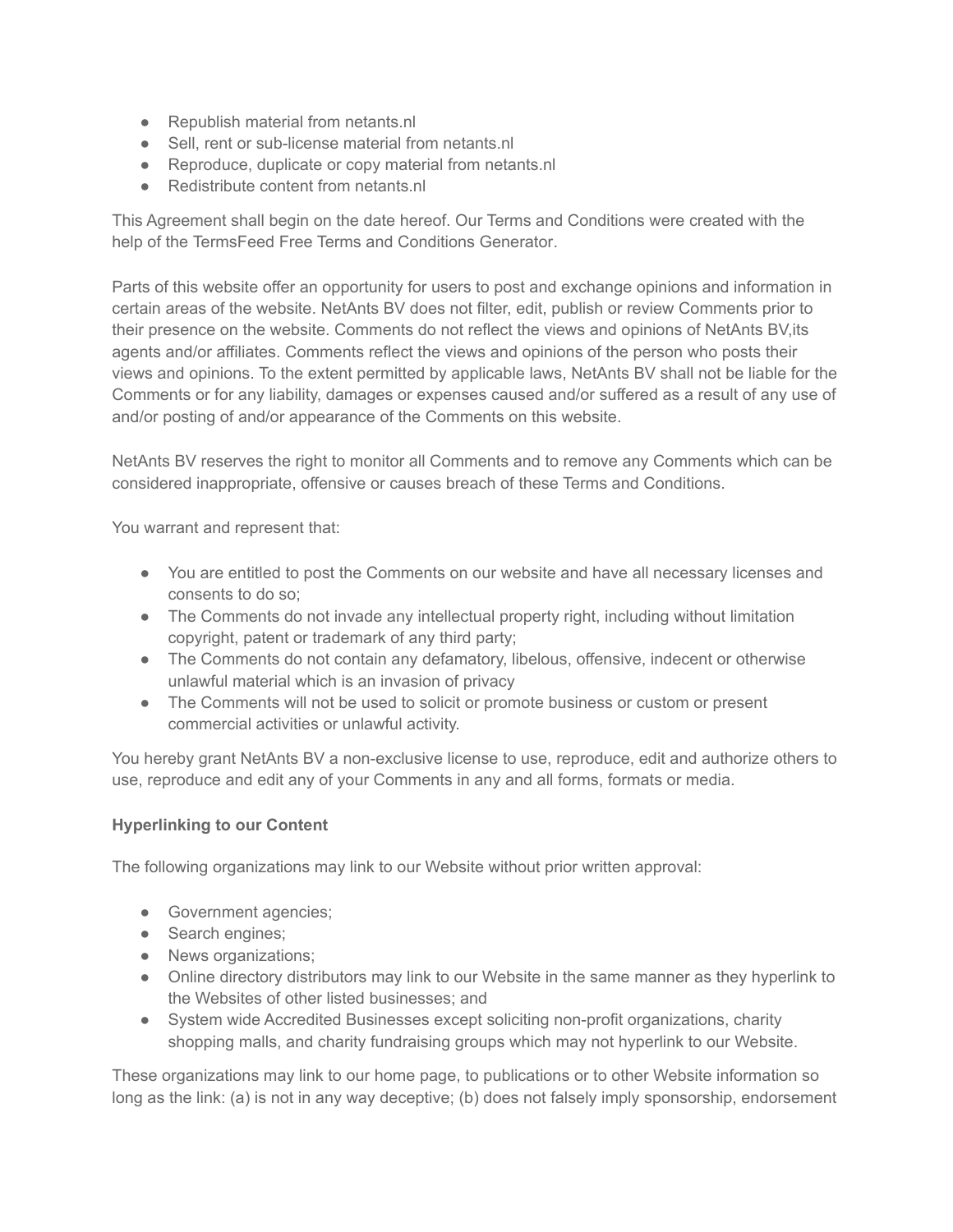or approval of the linking party and its products and/or services; and (c) fits within the context of the linking party's site.

We may consider and approve other link requests from the following types of organizations:

- commonly-known consumer and/or business information sources;
- dot.com community sites;
- associations or other groups representing charities;
- online directory distributors;
- internet portals;
- accounting, law and consulting firms; and
- educational institutions and trade associations.

We will approve link requests from these organizations if we decide that: (a) the link would not make us look unfavorably to ourselves or to our accredited businesses; (b) the organization does not have any negative records with us; (c) the benefit to us from the visibility of the hyperlink compensates the absence of NetAnts BV; and (d) the link is in the context of general resource information.

These organizations may link to our home page so long as the link: (a) is not in any way deceptive; (b) does not falsely imply sponsorship, endorsement or approval of the linking party and its products or services; and (c) fits within the context of the linking party's site.

If you are one of the organizations listed in paragraph 2 above and are interested in linking to our website, you must inform us by sending an e-mail to NetAnts BV. Please include your name, your organization name, contact information as well as the URL of your site, a list of any URLs from which you intend to link to our Website, and a list of the URLs on our site to which you would like to link. Wait 2-3 weeks for a response.

Approved organizations may hyperlink to our Website as follows:

- By use of our corporate name; or
- By use of the uniform resource locator being linked to; or
- By use of any other description of our Website being linked to that makes sense within the context and format of content on the linking party's site.

No use of NetAnts BV's logo or other artwork will be allowed for linking absent a trademark license agreement.

#### **iFrames**

Without prior approval and written permission, you may not create frames around our Webpages that alter in any way the visual presentation or appearance of our Website.

#### **Content Liability**

We shall not be held responsible for any content that appears on your Website. You agree to protect and defend us against all claims that are rising on your Website. No link(s) should appear on any